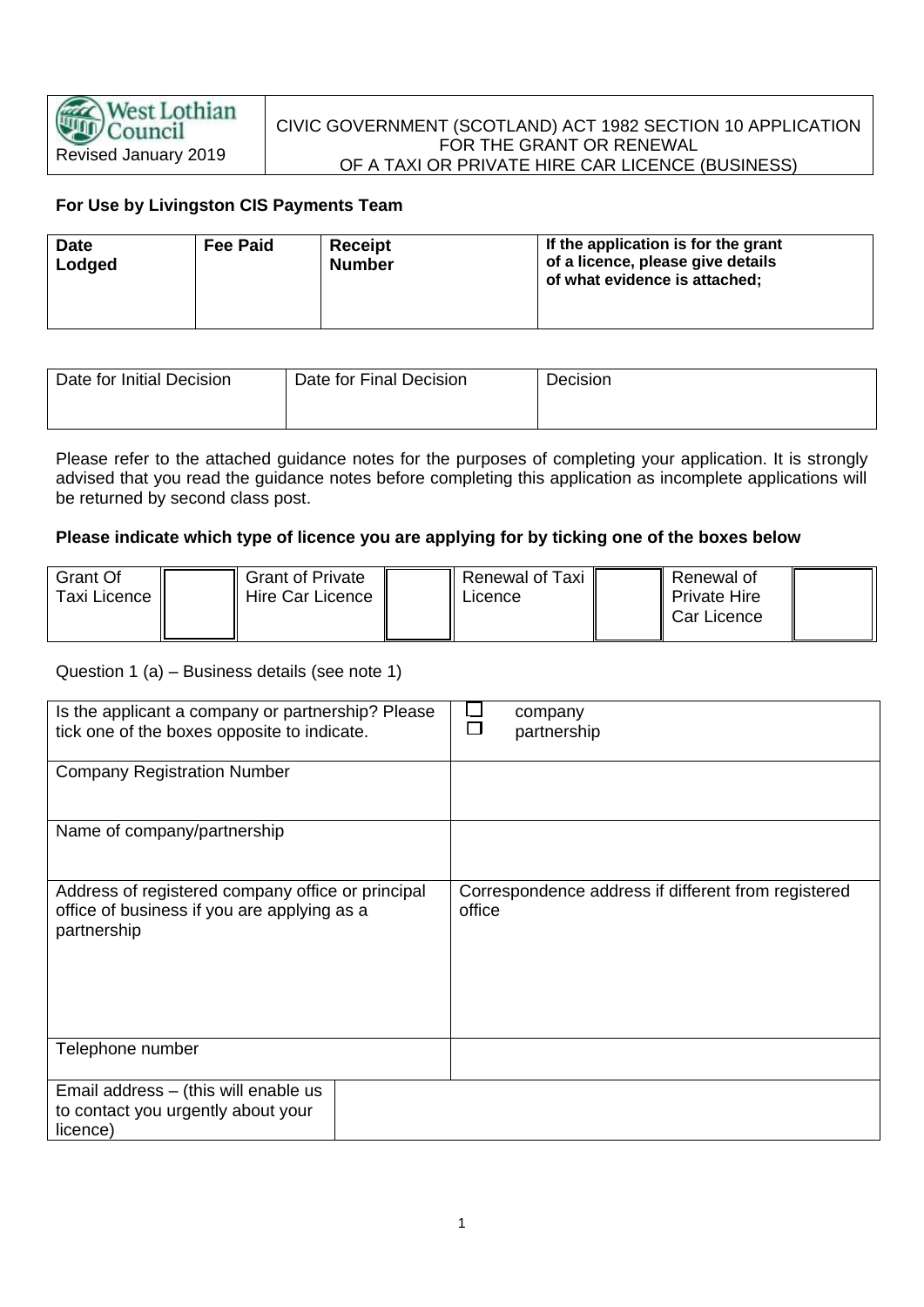Question 1(b) – Details of partners or directors (please continue on a separate sheet if necessary)

| First name                        | Middle name(s) |                  |  | Surname        |
|-----------------------------------|----------------|------------------|--|----------------|
|                                   |                |                  |  |                |
|                                   |                |                  |  |                |
| Age                               | Date of birth  |                  |  | Place of birth |
|                                   |                |                  |  |                |
| Previous name(s)                  |                |                  |  |                |
|                                   |                |                  |  |                |
| Length of time resident in the UK |                | Nationality      |  |                |
|                                   |                |                  |  |                |
| Permanent address                 |                | Previous address |  |                |
|                                   |                |                  |  |                |
|                                   |                |                  |  |                |
|                                   |                |                  |  |                |
|                                   |                |                  |  |                |
|                                   |                |                  |  |                |
|                                   |                |                  |  |                |
| Post code                         |                | Post code        |  |                |
| Time resident at current address  |                | E-mail address   |  |                |
|                                   |                |                  |  |                |
| Telephone number                  |                | Mobile number    |  |                |
|                                   |                |                  |  |                |
|                                   |                |                  |  |                |

| First name                        | Middle name(s) |                  |               | Surname        |
|-----------------------------------|----------------|------------------|---------------|----------------|
|                                   |                |                  |               |                |
|                                   |                |                  |               |                |
| Age                               | Date of birth  |                  |               | Place of birth |
|                                   |                |                  |               |                |
| Previous name(s)                  |                |                  |               |                |
|                                   |                |                  |               |                |
|                                   |                |                  |               |                |
| Length of time resident in the UK |                | Nationality      |               |                |
|                                   |                |                  |               |                |
| Permanent address                 |                | Previous address |               |                |
|                                   |                |                  |               |                |
|                                   |                |                  |               |                |
|                                   |                |                  |               |                |
|                                   |                |                  |               |                |
|                                   |                |                  |               |                |
| Post code                         |                | Post code        |               |                |
| Time resident at current address  |                | E-mail address   |               |                |
|                                   |                |                  |               |                |
|                                   |                |                  |               |                |
| Telephone number                  |                |                  | Mobile number |                |
|                                   |                |                  |               |                |
|                                   |                |                  |               |                |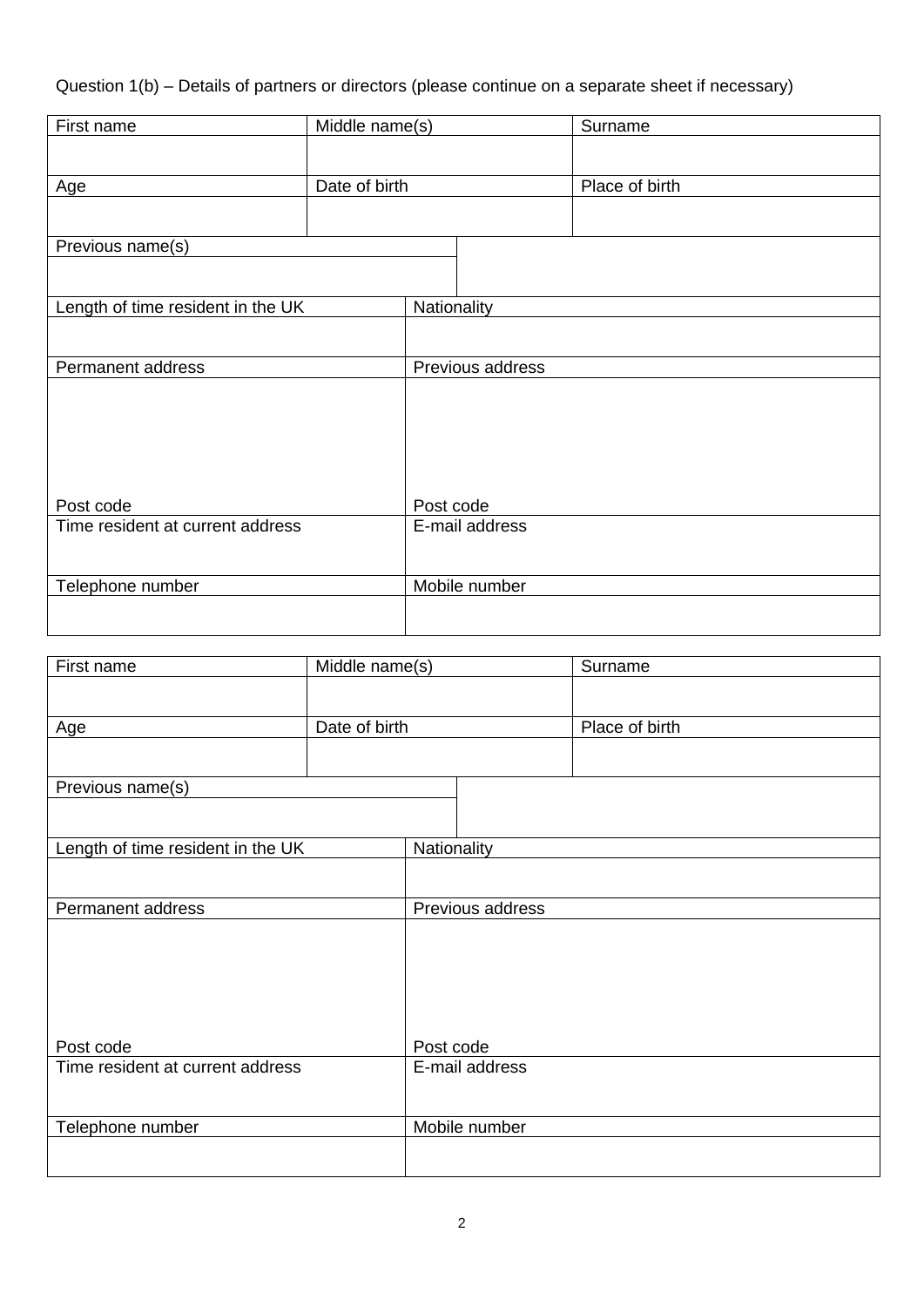| First name                        | Middle name(s) |                  |  | Surname        |  |
|-----------------------------------|----------------|------------------|--|----------------|--|
|                                   |                |                  |  |                |  |
|                                   |                |                  |  |                |  |
| <b>Age</b>                        | Date of birth  |                  |  | Place of birth |  |
|                                   |                |                  |  |                |  |
| Previous name(s)                  |                |                  |  |                |  |
|                                   |                |                  |  |                |  |
|                                   |                |                  |  |                |  |
| Length of time resident in the UK |                | Nationality      |  |                |  |
|                                   |                |                  |  |                |  |
|                                   |                | Previous address |  |                |  |
| Permanent address                 |                |                  |  |                |  |
|                                   |                |                  |  |                |  |
|                                   |                |                  |  |                |  |
|                                   |                |                  |  |                |  |
| Post code                         |                | Post code        |  |                |  |
| Time resident at current address  |                | E-mail address   |  |                |  |
|                                   |                |                  |  |                |  |
|                                   |                |                  |  |                |  |
| Telephone number                  |                | Mobile number    |  |                |  |
|                                   |                |                  |  |                |  |
|                                   |                |                  |  |                |  |

Question 2 – Day to Day Manager Information (see note 2)

| this application relates?         |                |                                                                                   |                           | Give the details of the person who proposes to carry on the day to day management of the vehicle to which |
|-----------------------------------|----------------|-----------------------------------------------------------------------------------|---------------------------|-----------------------------------------------------------------------------------------------------------|
| First name                        | Middle name(s) |                                                                                   |                           | Surname                                                                                                   |
|                                   |                |                                                                                   |                           |                                                                                                           |
| Age                               | Date of birth  |                                                                                   |                           | Place of birth                                                                                            |
|                                   |                |                                                                                   |                           |                                                                                                           |
| Previous name(s)                  |                |                                                                                   | National insurance number |                                                                                                           |
|                                   |                |                                                                                   |                           |                                                                                                           |
| Length of time resident in the UK |                | Nationality                                                                       |                           |                                                                                                           |
|                                   |                |                                                                                   |                           |                                                                                                           |
| Permanent address                 |                |                                                                                   | Previous address          |                                                                                                           |
| Post code                         |                | Post code                                                                         |                           |                                                                                                           |
| Time resident at current address  |                | E-mail address (this will enable us to contact you urgently<br>about the licence) |                           |                                                                                                           |
| Telephone number                  |                | Mobile number                                                                     |                           |                                                                                                           |
|                                   |                |                                                                                   |                           |                                                                                                           |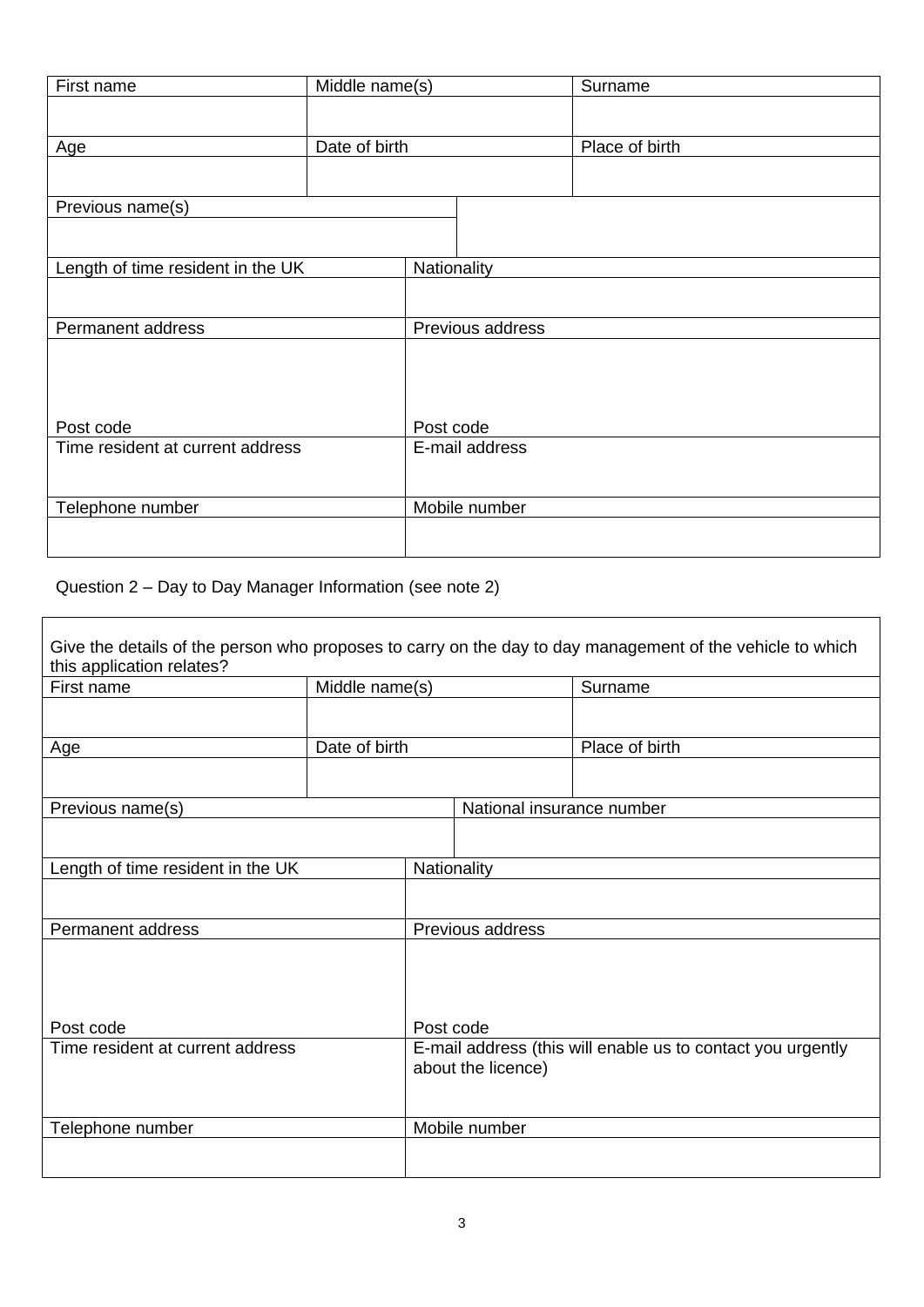### Question 3 – Details of Vehicle (see note 3)

When attending for test the vehicle to be inspected must either be one noted on the Council's approved list of taxis or if the vehicle is to be licensed as a private hire car, meet the criteria as detailed in appendix 1.

| Registration number                                                                                                |            |
|--------------------------------------------------------------------------------------------------------------------|------------|
| Make                                                                                                               |            |
| Model                                                                                                              |            |
| Colour                                                                                                             |            |
| Number of doors                                                                                                    |            |
| Is this a different vehicle to that currently licensed<br>(current licence holders only)                           | Yes<br>No. |
| Number of passenger seats (for PHCs the vehicle must<br>either have exactly four passenger seats or eight if it is |            |
| a Type 2 PHC)                                                                                                      |            |
| Address where vehicle normally kept                                                                                |            |
|                                                                                                                    |            |
| If applicable, the name of the booking office or phone                                                             |            |
| number where bookings for this vehicle be accepted                                                                 |            |
|                                                                                                                    |            |

#### Question 4 – Previous Convictions (see note 4)

All crimes and offences which are not spent in terms of the Rehabilitation of Offenders Act 1974 must be declared.

| Has anyone named in this application been convicted of any crime or offence in<br>Yes<br>any court which is not spent?<br>No.<br>If the answer is yes please complete the details in the box below in relation to<br>each person indicating which person the conviction relates to and continue on a<br>separate sheet if required. |       |         |                  |  |
|-------------------------------------------------------------------------------------------------------------------------------------------------------------------------------------------------------------------------------------------------------------------------------------------------------------------------------------|-------|---------|------------------|--|
| Date                                                                                                                                                                                                                                                                                                                                | Court | Offence | Sentence/penalty |  |
|                                                                                                                                                                                                                                                                                                                                     |       |         |                  |  |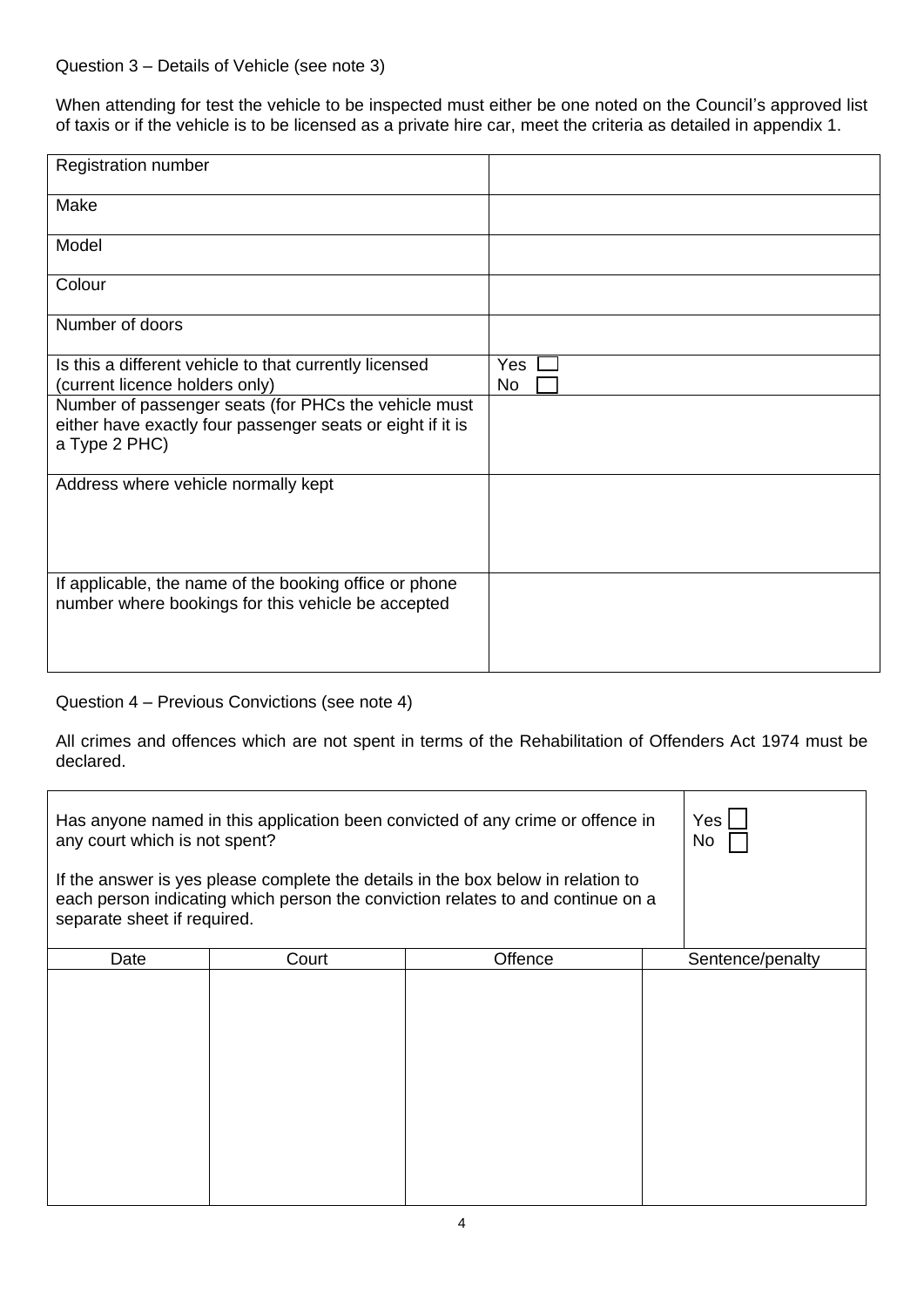| Is this a renewal application?                                                                       | Yes<br>No.         |
|------------------------------------------------------------------------------------------------------|--------------------|
| If yes, what is the licence number and renewal date?                                                 |                    |
| Has anyone named in this application ever applied for, and<br>been refused a licence by any council? | Yes<br>No.         |
| If yes, which council refused the licence and by whom was the<br>application made?                   |                    |
| When was it refused?                                                                                 |                    |
| Has anyone named in this application ever held a licence<br>which was suspended or revoked?          | Yes $\Gamma$<br>No |
| If yes, which council suspended or revoked the licence?                                              |                    |
| When was it suspended or revoked?                                                                    |                    |

#### Question 6 – Declaration by agent on behalf of business (see note 6)

I declare that the particulars given by me on this form are correct to the best of my knowledge and belief.

| Date | Name of Agent                                                            |  |
|------|--------------------------------------------------------------------------|--|
|      | Signature of Agent                                                       |  |
|      | Address of Agent (if not<br>already noted on the form)                   |  |
|      | <b>Contact Details of Agent (if</b><br>not already noted on the<br>form) |  |

Privacy Statement – Data Protection

All personal information that you supply will be used to process your application in accordance with data protection law and the Civic Government (Scotland) Act 1982.

We will share this information with the following bodies:-

- Police Scotland
- The Taxi Examination Centre operated by The City of Edinburgh Council

We are required by law to protect the public funds we administer. Therefore in line with the National Fraud Initiative (NFI) we may also share your information with other bodies responsible for auditing or administering public funds in order to prevent and detect fraud.

Some of the information provided by you on this form will be held on a register which is available for inspection by members of the public.

Further information about how we handle your personal information, including how long we retain the information, information about the NFI and how you can complain about our handling of your information is available in our Privacy Notice which can be found on the Licensing Team's webpage [https://www.westlothian.gov.uk/licensing.](https://www.westlothian.gov.uk/licensing) A copy of our Privacy Notice is available on request by contacting the Licensing Team, email: [licensingservices@westlothian.gov.uk,](mailto:licensingservices@westlothian.gov.uk) telephone: 01506 281632.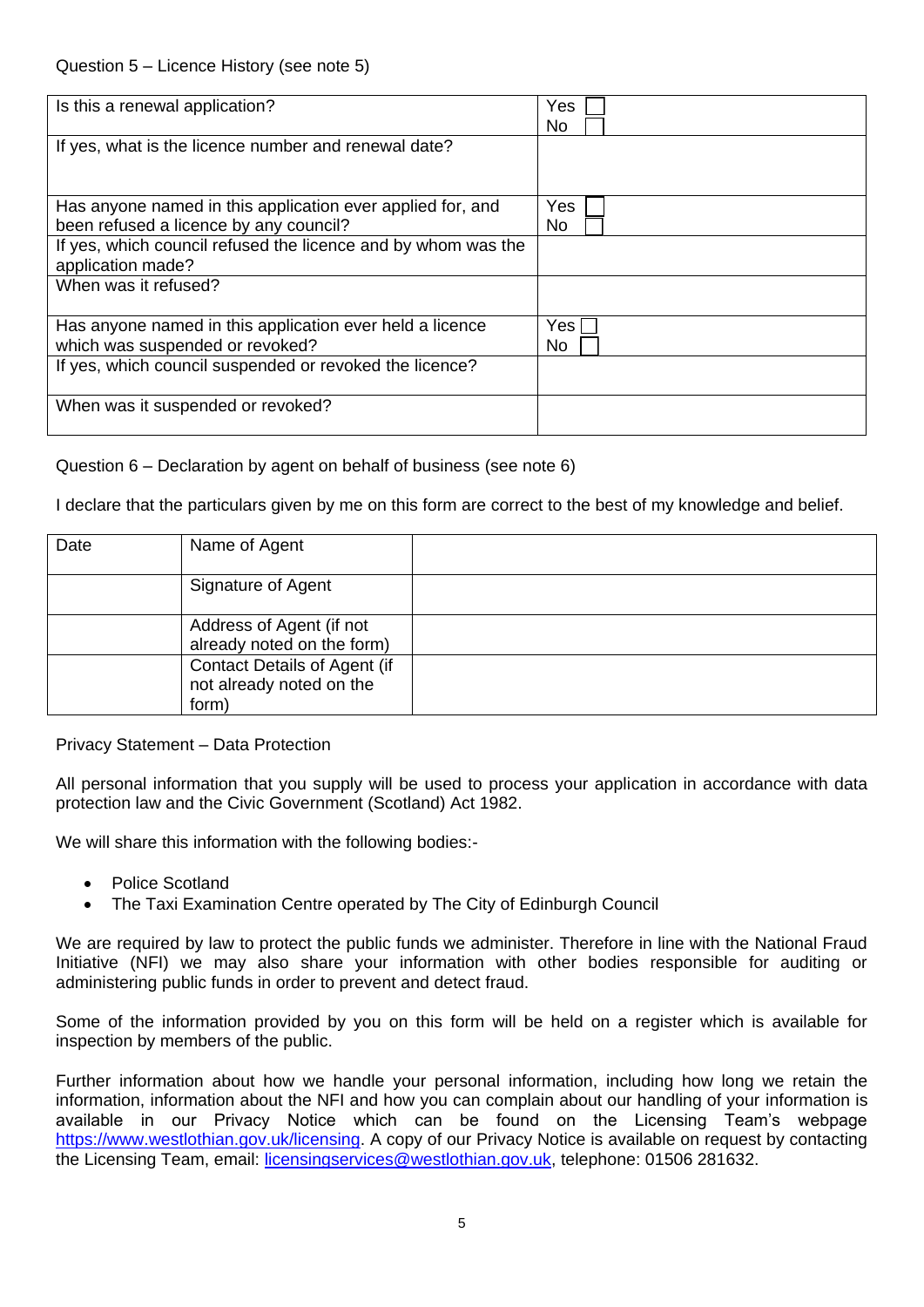## **Notes in Relation to the Completion of the Application Form for the Grant or Renewal of a Taxi or Private Hire Car Licence**

 Different forms should be completed depending on whether the application is being made in the name of a business or an individual. Applicants should take care to complete the correct form fully as incomplete or old versions of the forms will not be accepted and will be returned to the applicant by second hand post for amendment leading to delays in your application being processed.

- **1. Company or Partnership Details** please complete all questions regarding the company or partnership details and where possible include an email address in order that we can contact someone urgently about your licence. Email addresses do not appear on the public register. If the application is in a partnership name you must submit evidence of this e.g. a copy of the partnership agreement or correspondence from HMRC.
- **2. Day to day Manager Details** the details of the day to day manager for the vehicle must be detailed here. Please complete all questions regarding their personal details and where possible include an email address. The day to day manager is also able to sign and lodge the application.
- **3. Details of Vehicle** prior to presenting your vehicle for test you must ensure that your vehicle meets the Council's current standards of fitness. Appendix 1 to this application gives details of approved vehicles suitable to be licensed as a taxi and gives details of the criteria that apply to private hire cars.

You can also find further information relation to vehicles in the Hire Car Conditions on the Councils webpages, for taxis these are contained in Schedule A and for private hire cars these are contained in<br>Schedule B. Further information can be found on the Council's webpages Schedule B. Further information can be found on the Council's webpages <https://www.westlothian.gov.uk/taxi-and-private-hire-cars>

If you wish to apply to licence a vehicle which does not comply with any of the conditions of fitness you must include with your application a letter explaining which of the conditions of fitness you would wish varied and why. The Licensing Team will send a copy of your application to the Taxi Examination Centre for comments. This will delay the processing of your application and your application is likely to have to be referred to the Licensing Committee for a decision to be taken as to whether the vehicle can be licensed.

Unless you have successfully applied to vary some of the conditions of fitness if you attend for test and your vehicle does not meet these conditions the test will either be stopped or will not take place. This could lead to a delay in your vehicle being licensed or to your application being refused.

- **4. Previous Convictions** the attention of applicants is especially drawn to Question 4 of this form. It is essential that the whole form, including this question is completed in full, otherwise the application form cannot be processed. Only convictions which are not spent in terms of the Rehabilitation of Offenders Act 1974 must be declared. You may wish to seek legal advice before completing this form from a solicitor or the Citizen's Advice Bureau.
- **5. Licence History** in terms of Paragraph 6 of Schedule 1 to the Civic Government (Scotland) Act, 1982, where a licensing authority have refused an application for the grant or renewal of a licence, they shall not, within 1 year of their refusal, entertain a subsequent application from the same applicant for the grant of the same kind of licence unless in the Council's opinion there has been, since their refusal, a material change of circumstances.
- **6. Declaration** any person who in making an application for the grant of a licence makes any statement, which he knows to be false, or recklessly makes any statement, which is false in a material particular, shall be guilty of an offence and shall be liable, on conviction, to a fine not exceeding £2500.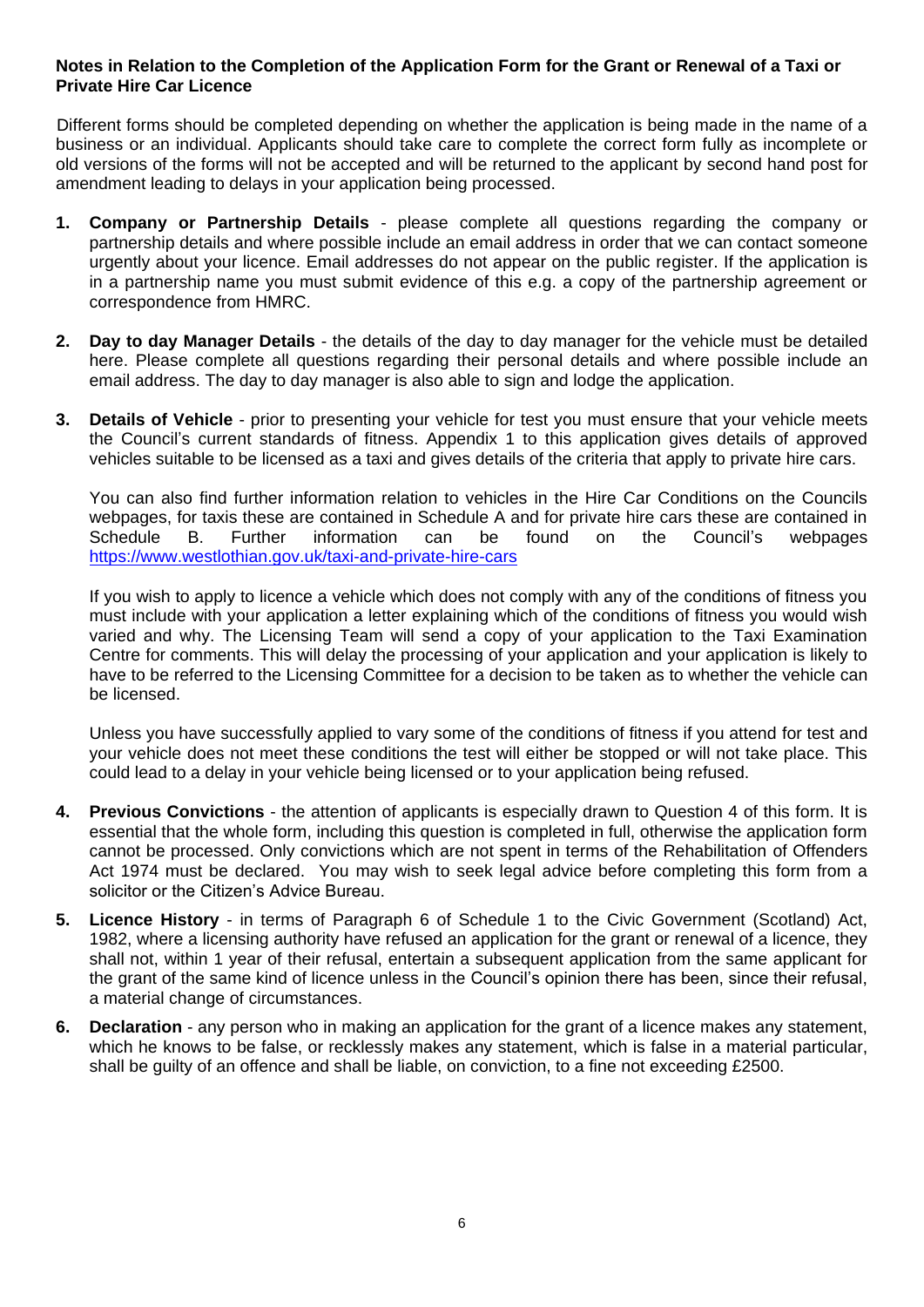## **Lodging Applications – Grant of a Licence**

Applications for the grant of a new licence must be submitted by the day to day manager listed on the form in person at the Livingston CIS payments facility, Arrochar House, Almondvale Boulevard, Livingston, EH54 6QJ along with the appropriate fee.

If no adverse comments are received regarding the application to licence a vehicle contact will be made with you by the Taxi Examination Centre to arrange a test date for the vehicle to be licensed.

#### **Lodging Applications – Renewal of a Licence**

Applications for the renewal of an existing licence can be submitted by any person at the Livingston CIS payments facility, Arrochar House, Almondvale Boulevard, Livingston, EH54 6QJ along with the appropriate fee.

In terms of Paragraph 8(5) of Schedule 1 to the Civic Government (Scotland) Act 1982 if the application is received prior to the expiry of the current licence that licence continues in force until the renewal application is determined by the Council. Therefore the vehicle is able to continue operating as a hire car until the application if determined and if you are asked to produce the licence in the meantime the old licence should be produced until a new one is issued. However, you must check when the Certificate of Compliance for the vehicle expires. That date is shown on the licence plates for the vehicle. Please ensure that the vehicle passes its annual test before the certificate expires as in terms of the licence conditions a vehicle cannot operate unless it has a current certificate of compliance and licence plates. Breach of the conditions is a criminal offence.

If you fail to renew your licence before the expiry date the licence expires automatically and you cannot submit your vehicle for testing. You should contact the Licensing Team about this immediately.

If you consider that there are exceptional circumstances for not submitting your renewal application on time you may still lodge a renewal application within 28 days of the expiry date and it must be accompanied by a letter explaining the reasons why the application could not be submitted before the expiry date. The Chief Solicitor will make a decision as to whether your late application can be accepted. In exceptional circumstances late applications may be accepted if the Chief Solicitor considers that good cause is shown for the late submission of the application. Your licence remains expired until the Chief Solicitor agrees to accept the late application. If the late application is not accepted it will be returned to you and an application for the grant of a new licence could be submitted, the balance of the grant fee would have to be paid and the vehicle would not be able to operate until that new application has been determined, the vehicle is tested and issued with a Certificate of Compliance.

#### **Fees**

Details of the current licensing fees can be found on the Council's website – [www.westlothian.gov.uk](http://www.westlothian.gov.uk/) Applications will not be processed unless the correct fee has been received.

#### **Determination of Applications**

In the event of an application being refused or withdrawn after being processed no refund of the fee will be made. It is essential that the whole form is completed in full otherwise the form cannot be processed.

# **Documents in Relation to Vehicles**

When presenting your vehicle for examination you will be required to produce to the Taxi Examination Centre the following documents;

- vehicle registration document for your vehicle
- a certificate of insurance in relation to the vehicle as required by Part VI of the Road Traffic Act 1988
- your receipt issued by the Council in payment of the application fee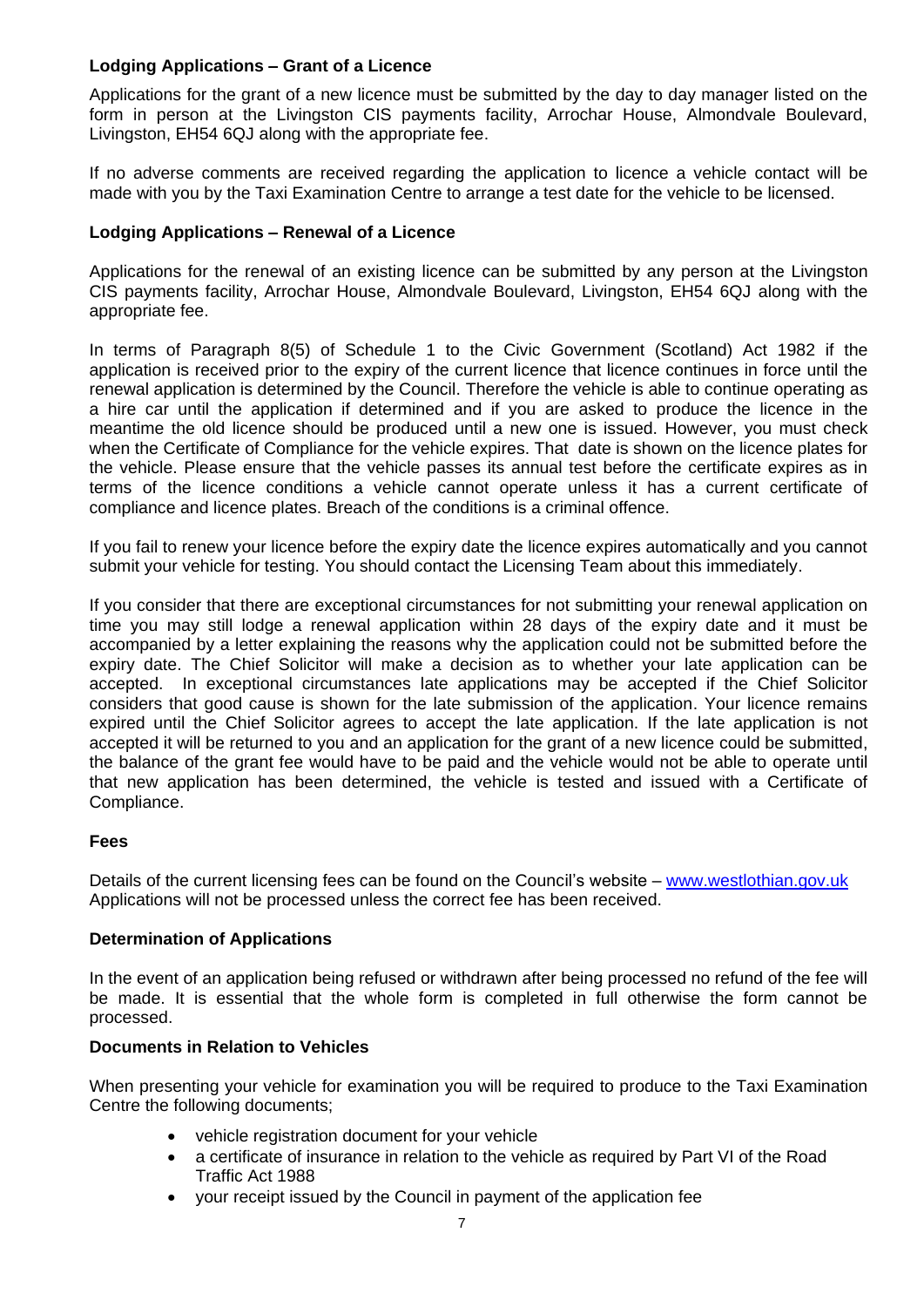• previous certificate of compliance (for renewal applications only)

The vehicle registration document must be in the name and address of the applicant, or in the case of a company in the name of a director or a responsible officer of the company, and in the case of a partnership in the name of a partner.

The certificate of insurance shall be in the name and address of the applicant and shall provide cover for the use of a taxi/private hire car to carry passengers for hire and reward.

You must also ensure that if required your vehicle meets the maximum CO2 emission levels as detailed in the hire car conditions, the information is usually noted on the V5 for the vehicle. If the emission level is not noted on the V5 you must produce written evidence from the manufacturer or dealer that the vehicle meets the maximum emission level before your vehicle can be tested.

When a vehicle is presented for examination at the Taxi Examination Centre with a view to the grant of a taxi/private hire car licence, the applicant shall ensure that the bodywork and passenger accommodation of the vehicle are clean and that the underside of the vehicle is free from road dirt, excess oil and grease. If the vehicle is not in a clean condition it will not be tested.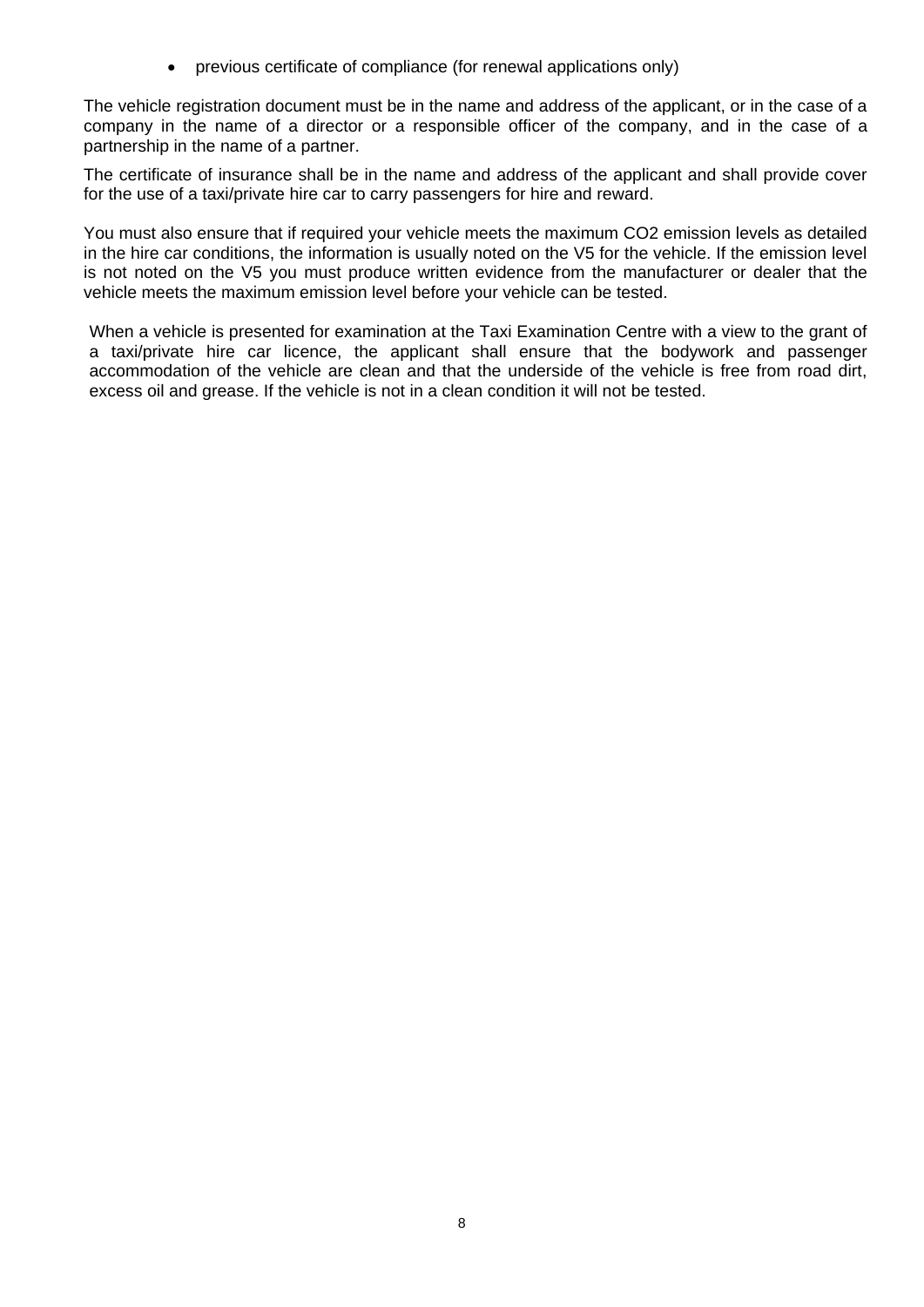# **Taxis**

A taxi licence is required for the operation of a vehicle as a hire car which is engaged, by arrangements made in a public place between the person to be conveyed in it (or a person acting on his behalf) and its driver for a journey beginning there and then. Taxis can be hailed in the street, pre- booked by phone or pick up passengers at a taxi stance (rank).

The approved vehicles are as follows;

- Peugeot E7 (short wheel base)
- Peugeot E7 (long body wheelbase 3122mm body length 5135mm)
- Fiat Scudo (short and long wheelbase)
- Fiat Scudo Panel/Window Van (wheelbase 3000mm and 3122mm body length 4805mm and 5135mm)
- Fiat Scudo Panel/Window Van (manufactured before 2007 registration date)
- Fiat TW200 (short or long wheel base model only)
- Fiat Ducato 3000mm and 3450mm wheelbase panel van/window van
- Citroen Dispatch (short and long wheelbase 3000mm and 3122mm) (body length 4805mm and 5135mm)
- Citroen Dispatch Panel/Window Van (manufactured before 2007 registration date)
- Citroen Relay 3000mm and 3450 wheelbase panel van/window van
- Peugeot Expert MK 3 (short and long body) (wheelbase 3000mm and 3122 mm body length 4805mm and 5135mm)
- Peugeot Expert Classic Panel/Window Van MK2 (manufactured before 2007 registration date)
- Ford Transit (short wheel base model only)
- Vauxhall Movano and Vauxhall Vivaro (short wheel base model only)
- Volkswagen Transporter and Volkswagen Caravelle (short wheel base model only)
- Mercedes M8 (medium wheel base model only)
- Mercedes Vito 4748mm wheelbase 2148cc 116hp
- LTI TX2 M5, LTI TX2 A5, LTI TX4 M5 and LTI TX4 A5
- Renault Traffic (short wheel base model only)
- Ford ProCab
- Electric/Hybird TX

The accessibility standard requires that all taxis must have the following features installed to the satisfaction of the Cab Inspector;

- side loading access (for safety reasons all side loading vehicles must have an illuminated "doors opening" sign)
- wheelchair access by means of suitable ramps
- hi-visibility interior features (must be permanent and fixed rather than removable seat covers)
- interior grab rails
- a step (must be retractable)
- a hearing loop system
- auto door locks which operate when the vehicle is moving
- be fitted with a bulkhead and tip up seats

Please see the Schedule A of the Licensing Conditions for Taxis, Private Hire Cars, Taxi Drivers and Private Hire Car Drivers for further information on conditions of fitness for taxis.